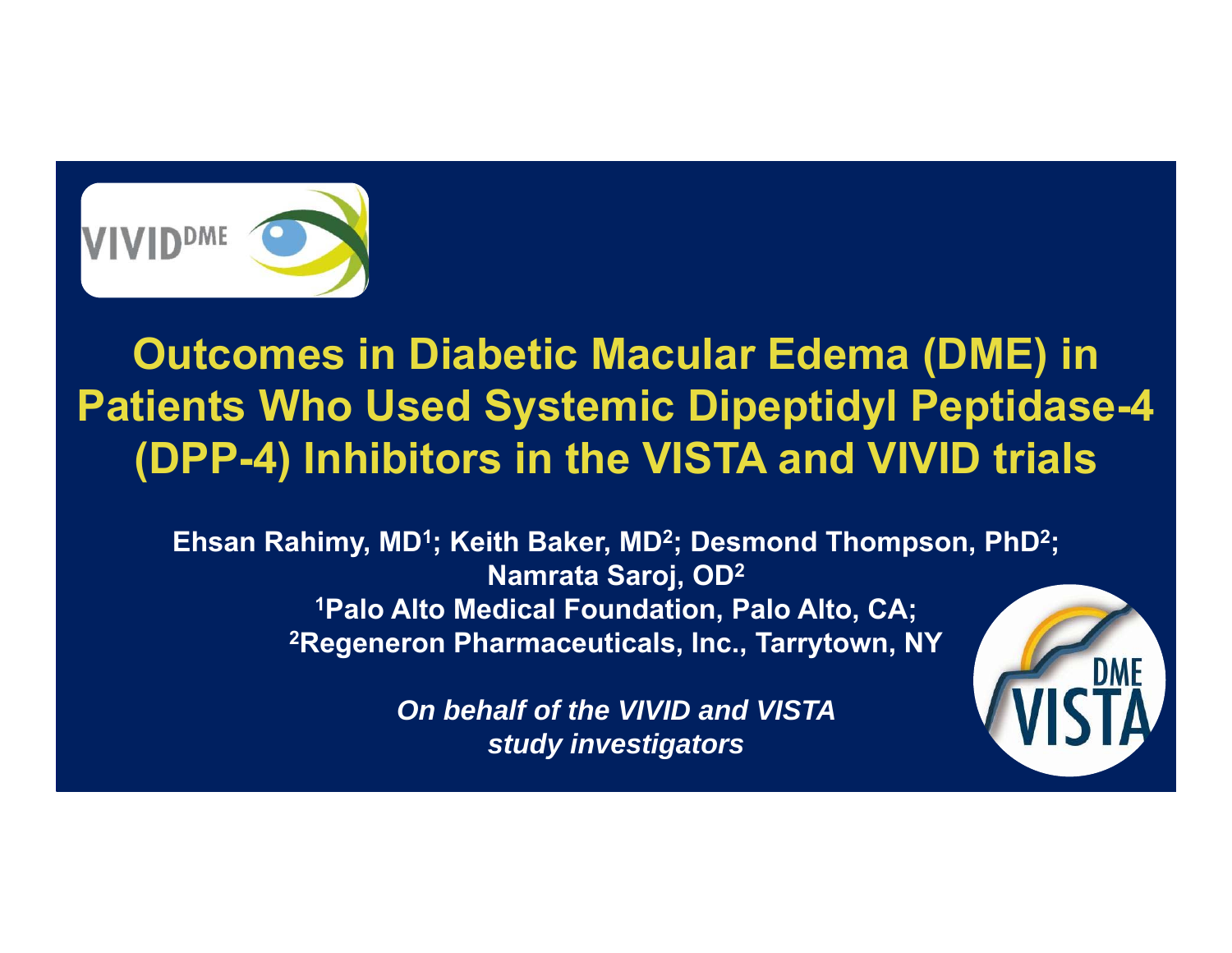

### **Disclosures**



Ehsan Rahimy was a paid consultant for Allergan through the Fostering Innovative Retina Stars (FIRST) program at the time of this study.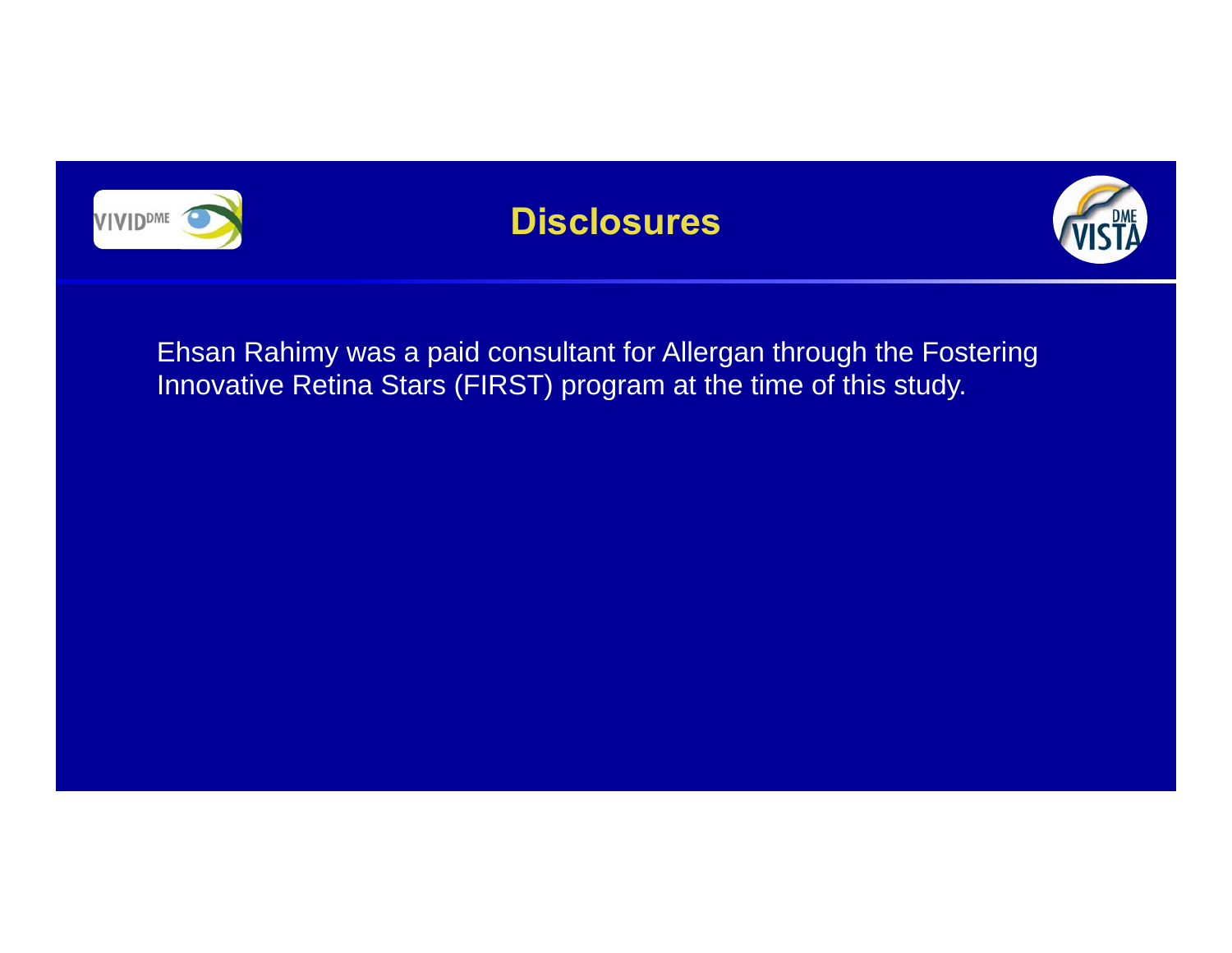

aThe VISTA and VIVID studies were funded by Regeneron Pharmaceuticals, Inc., Tarrytown, NY, and Bayer Healthcare, Berlin, Germany VISTA; <sup>b</sup>Following 5 initial monthly doses

- • IAI given q4 weeks or q8 weeks (following 5 monthly doses) significantly improved visual and anatomic outcomes over laser at week 52. These improvements were sustained through week 100 with both IAI regimens.
- $\bullet$  In an integrated safety analysis, the most frequent serious ocular adverse event at week 100 was cataract (2.4%, 1.0%, and 0.3% for 2q4, 2q8, and control).

BCVA, best-corrected visual acuity; DME; diabetic macular edema; DRSS, Diabetic Retinopathy Severity Score; ETDRS, Early Treatment Diabetic Retinopathy Study; IAI, intravitreal aflibercept injection; OCT, optical coherence tomography; q4 wks, every 4 weeks; q8 wks, every 8 weeks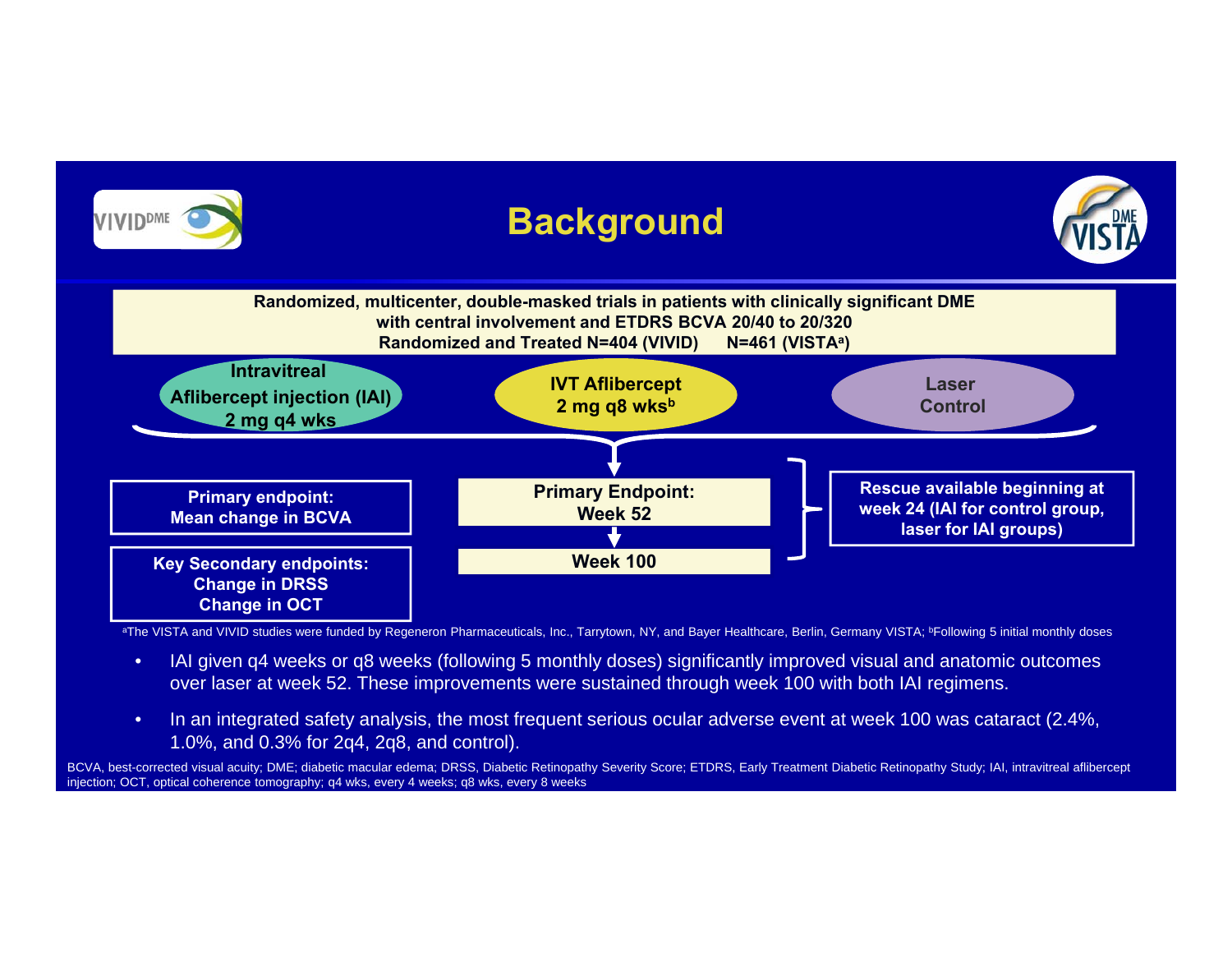

#### **Background**



- Recent evidence suggests that systemic DPP-4 inhibitor use in diabetics may be protective against the progression of DR<sup>1</sup>
- This post-hoc analysis examined whether DME patients taking systemic DPP-4 inhibitors differed in baseline characteristics and/or treatment outcomes in the VISTA and VIVID studies

1Chung YR, Park SW, Kim JW, Kim JH, Lee K. Protective effects of dipeptidyl peptidase-4 inhibitors on progression of diabetic retinopathy in patients with type 2 diabetes. *Retina.* 2016;36(12):2357-2363

DME; diabetic macular edema; DPP-4, dipeptidyl peptidase-4; DR, diabetic retinopathy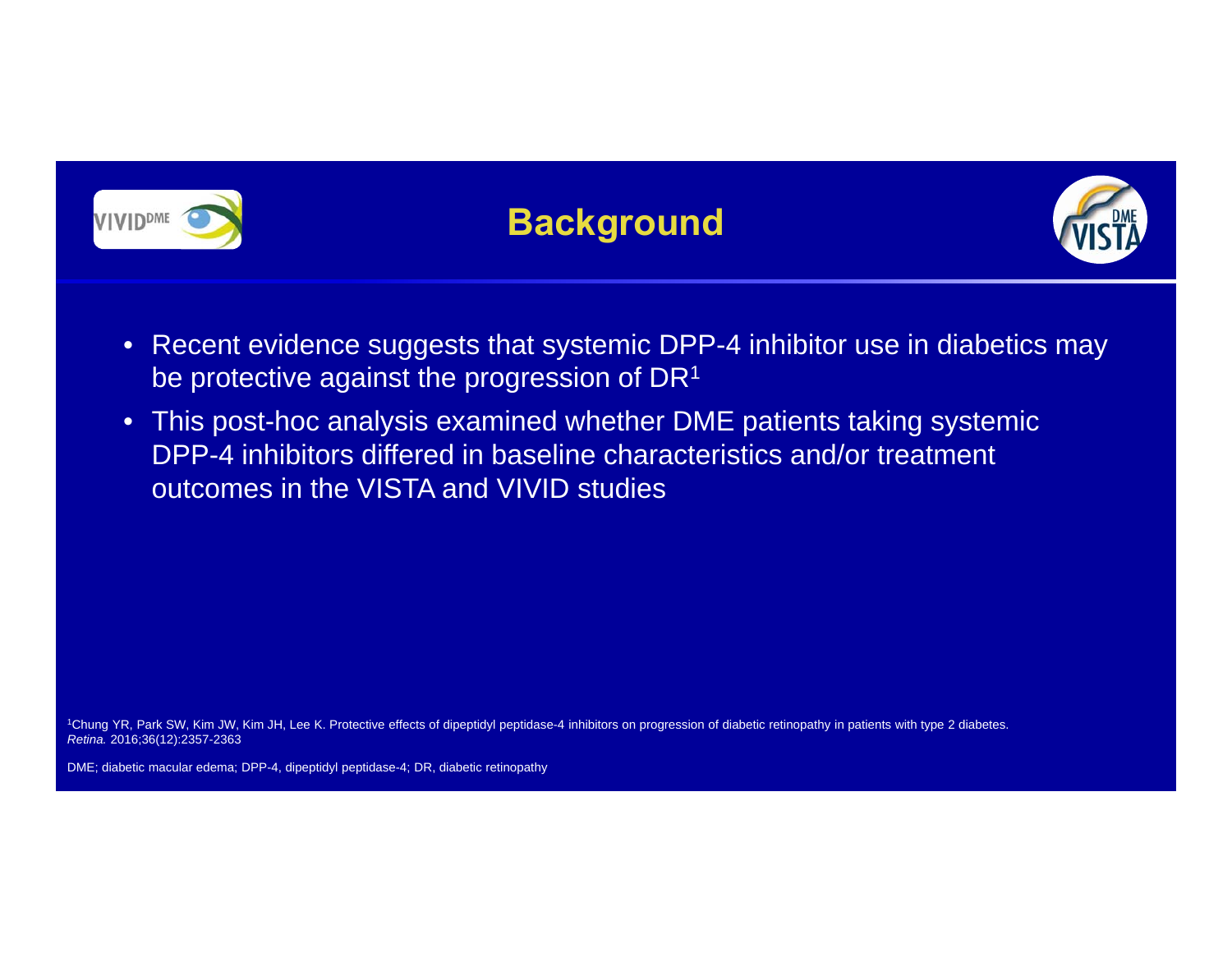

## **Methods**



- Post-hoc analysis of integrated data from VISTA and VIVID
- Patients were categorized into two groups according to reported concomitant medication use at baseline:
	- Patients taking a DPP-4 inhibitor (+ DPP-4 inhibitor group)
	- Patients NOT taking a DPP-4 inhibitor (- DPP-4 inhibitor group)
- Analyses of baseline characteristics and treatment outcomes were conducted within each treatment group (laser, IAI 2q4, IAI 2q8)
- $\bullet$  In patients receiving rescue treatment, data were censored from the time rescue treatment was given

DPP-4, dipeptidyl peptidase-4; DR, diabetic retinopathy; IAI, intravitreal aflibercept injection; 2q4, 2 mg every 4 weeks; 2q8, 2 mg every 8 weeks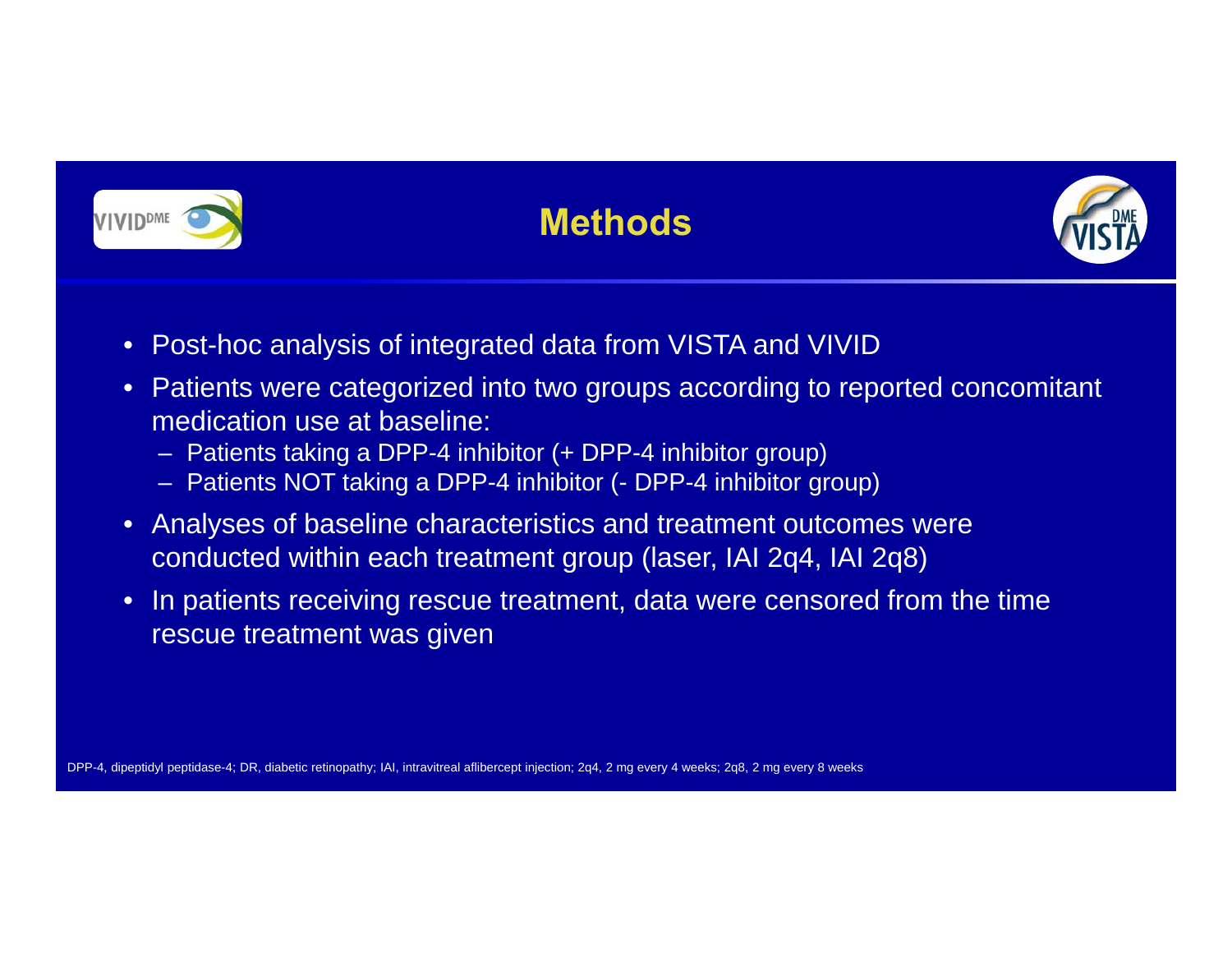# **VIVIDDME**

## **Methods**



#### **DPP-4 inhibitors included in this analysis**

- 1. Januvia (sitagliptin)
- 2. Onglyza (saxagliptin)
- 3. Tradjenta (linagliptin)
- 4. Nesina (alogliptin)
- 5. Janumet (combination of sitagliptin and metformin)
- 6. Jentadueto (combination of linagliptin and metformin)
- 7. Kazano (combination of alogliptin and metformin)
- 8. Komboglyze (combination of saxagliptin and metformin)
- 9. Oseni (combination of alogliptin and pioglitazone)
- 10. Juvisync (combination of sitagliptin and simvastatin)

DPP-4, dipeptidyl peptidase-4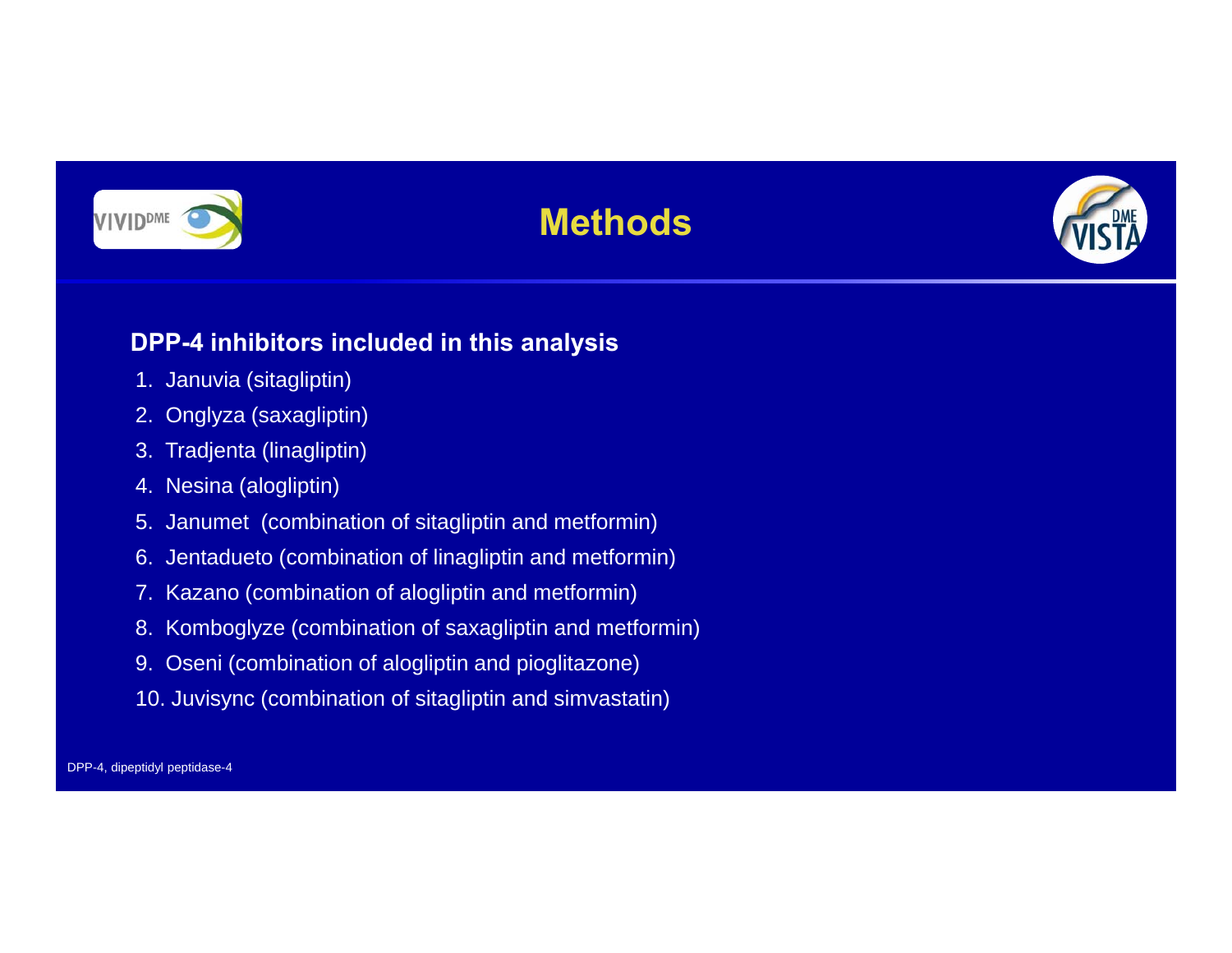

#### **Proportion of Patients by Baseline Concomitant Medication Class**



**(+) DPP-4 (-) DPP-4 DPP-4**







DPP-4, dipeptidyl peptidase-4; IAI, intravitreal aflibercept; 2q4, 2 mg every 4 weeks; 2q8, 2 mg every 8 weeks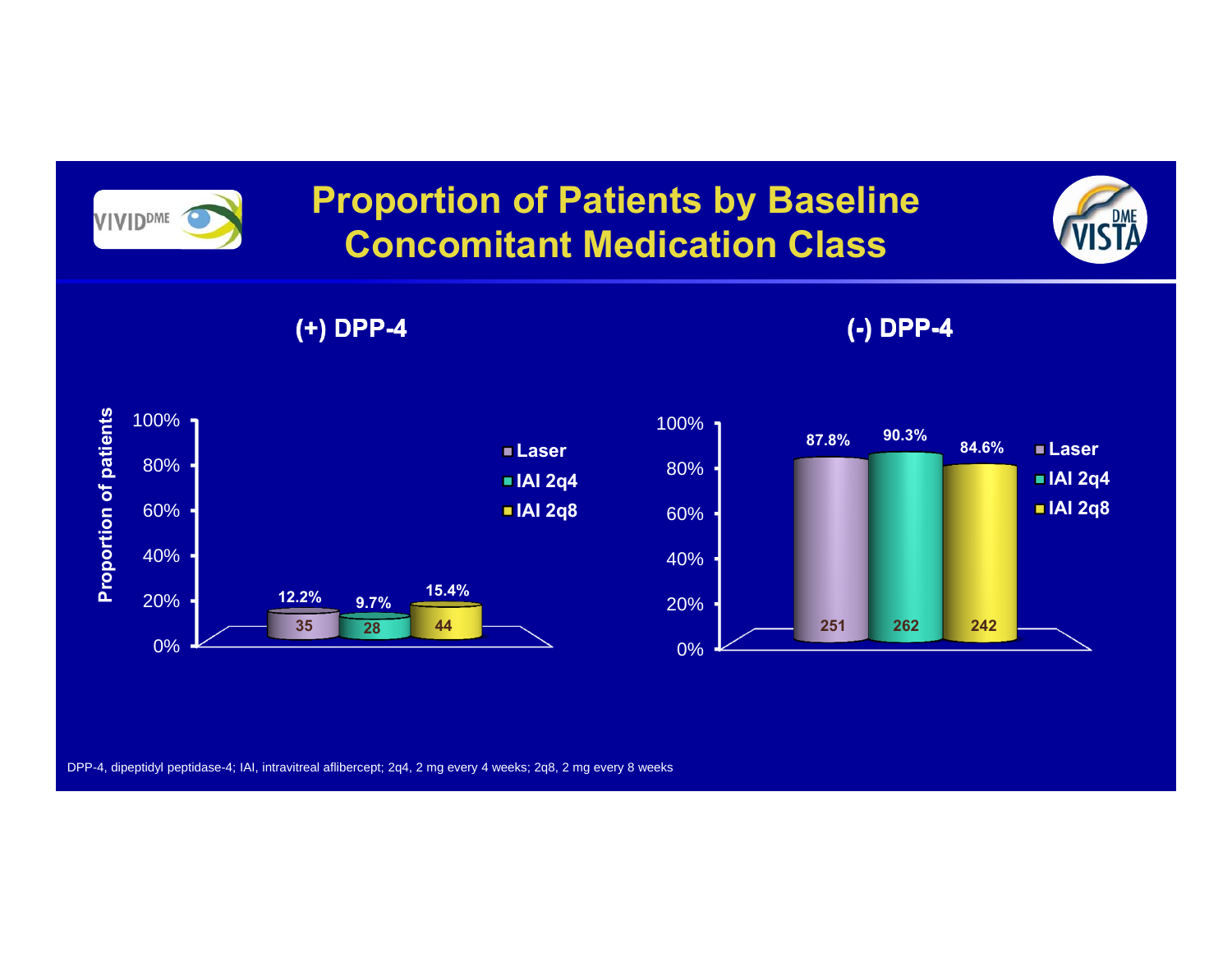**VIVIDDME** 

#### **Baseline Characteristics**



|                                          | (+) DPP-4          |                |                             | $(-)$ DPP-4   |                |                |
|------------------------------------------|--------------------|----------------|-----------------------------|---------------|----------------|----------------|
|                                          | $\bullet$<br>Laser | <b>IAI 2q4</b> | $\bullet$<br><b>IAI 2q8</b> | <b>Laser</b>  | <b>IAI 2q4</b> | <b>IAI 2q8</b> |
| N (full analysis set)                    | 35                 | 28             | 44                          | 251           | 262            | 242            |
| <b>BCVA, ETDRS Letters,</b><br>mean (SD) | 62.3 (9.6)         | 59.5 (10.9)    | 62.0(8.4)                   | 60.0 (10.9)   | 59.8 (10.8)    | 58.6 (11.4)    |
| CRT, µm, mean (SD)                       | 502.5 (117.9)      | 507.8 (146.7)  | 476.6 (117.8)               | 510.7 (159.7) | 491.6 (151.2)  | 501.4 (157.2)  |
| DRSS Score, n (%)                        |                    |                |                             |               |                |                |
| Low Risk (DRSS≤43)                       | 11(31.4)           | 11(39.3)       | 17 (38.6)                   | 97 (38.6)     | 85 (32.4)      | 80(33.1)       |
| <b>Moderate Risk (DRSS=47)</b>           | 5(14.3)            | 4(14.3)        | 8(18.2)                     | 45 (17.9)     | 40 (15.3)      | 51(21.1)       |
| High Risk (DRSS253)                      | 19 (54.3)          | 13(46.4)       | 19 (43.2)                   | 109 (43.4)    | 137 (52.3)     | 111 (45.9)     |

| (-) DPP-4<br><b>IAI 2q4</b><br><b>Laser</b><br><b>IAI 2q8</b> |               |               |  |  |  |
|---------------------------------------------------------------|---------------|---------------|--|--|--|
| 251                                                           | 262           | 242           |  |  |  |
| 60.0(10.9)                                                    | 59.8 (10.8)   | 58.6 (11.4)   |  |  |  |
| 510.7 (159.7)                                                 | 491.6 (151.2) | 501.4 (157.2) |  |  |  |
| 97 (38.6)                                                     | 85 (32.4)     | 80 (33.1)     |  |  |  |
| 45 (17.9)                                                     | 40(15.3)      | 51(21.1)      |  |  |  |
| 109 (43.4)                                                    | 137 (52.3)    | 111(45.9)     |  |  |  |

Integrated VISTA & VIVID. BCVA, best-corrected visual acuity; CRT; central retinal thickness; DPP-4, dipeptidyl peptidase-4; DRSS, Diabetic Retinopathy Severity Score; ETDRS, Early Treatment Diabetic Retinopathy Study; IAI, intravitreal aflibercept; SD, standard deviation; 2q4, 2 mg every 4 weeks; 2q8, 2 mg every 8 weeks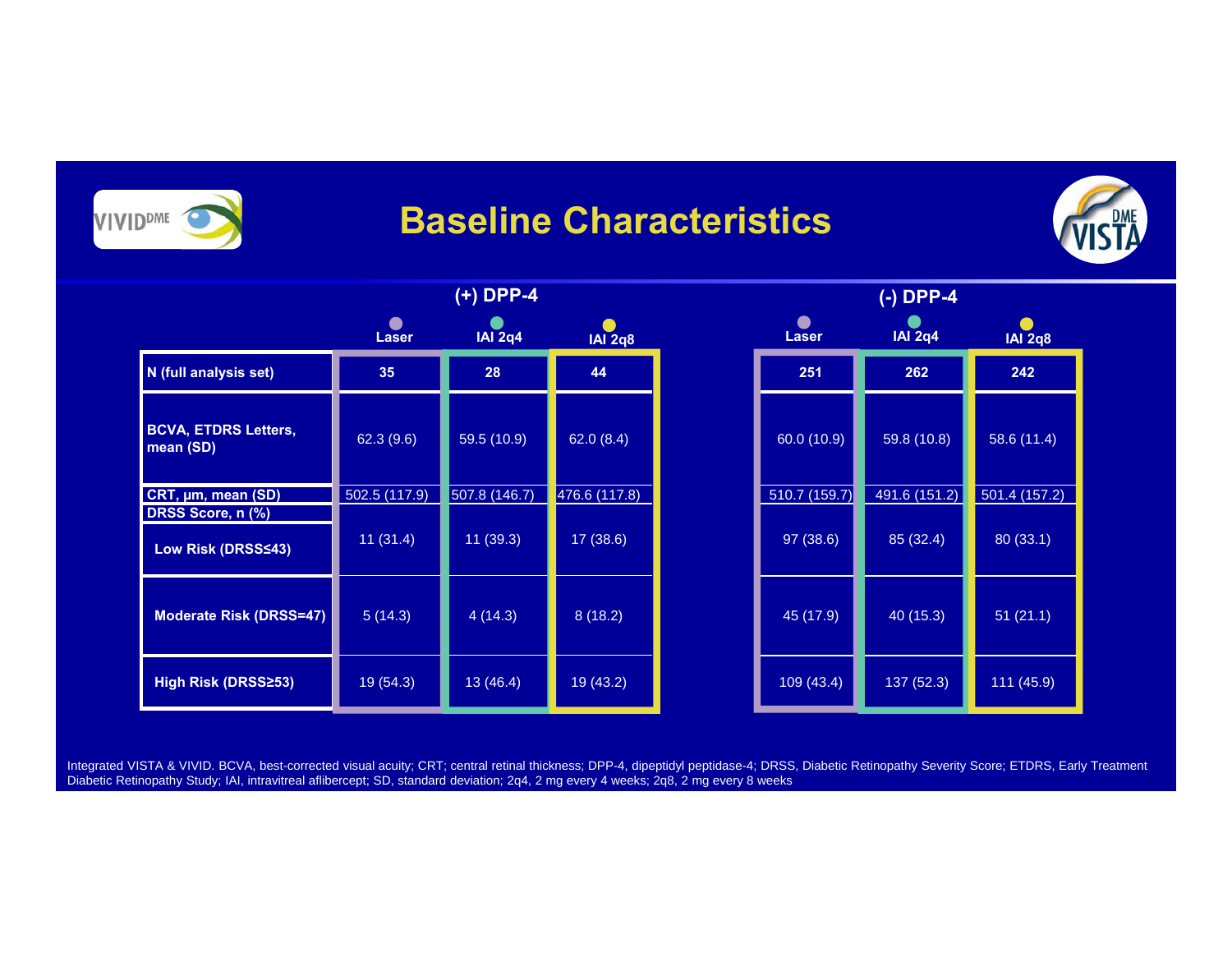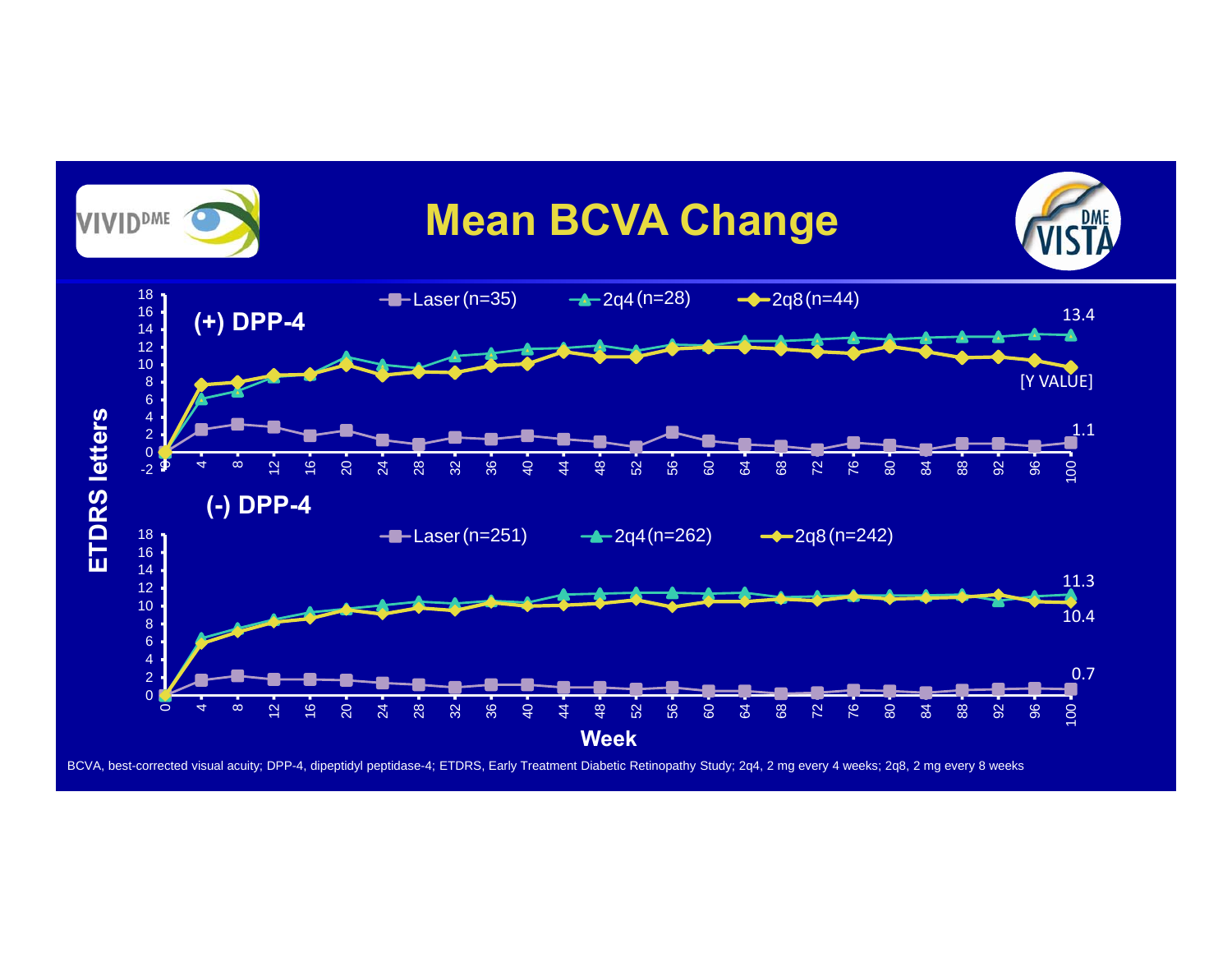

## **Difference (-DPP4 vs +DPP4) in BCVA Change**



LS Mean BCVA Change (95% CI)

BCVA, best-corrected visual acuity; CI, confidence interval; DPP-4, dipeptidyl peptidase-4; IAI, intravitreal aflibercept; LS, least square; 2q4, 2 mg every 4 weeks; 2q8, 2 mg every 8 weeks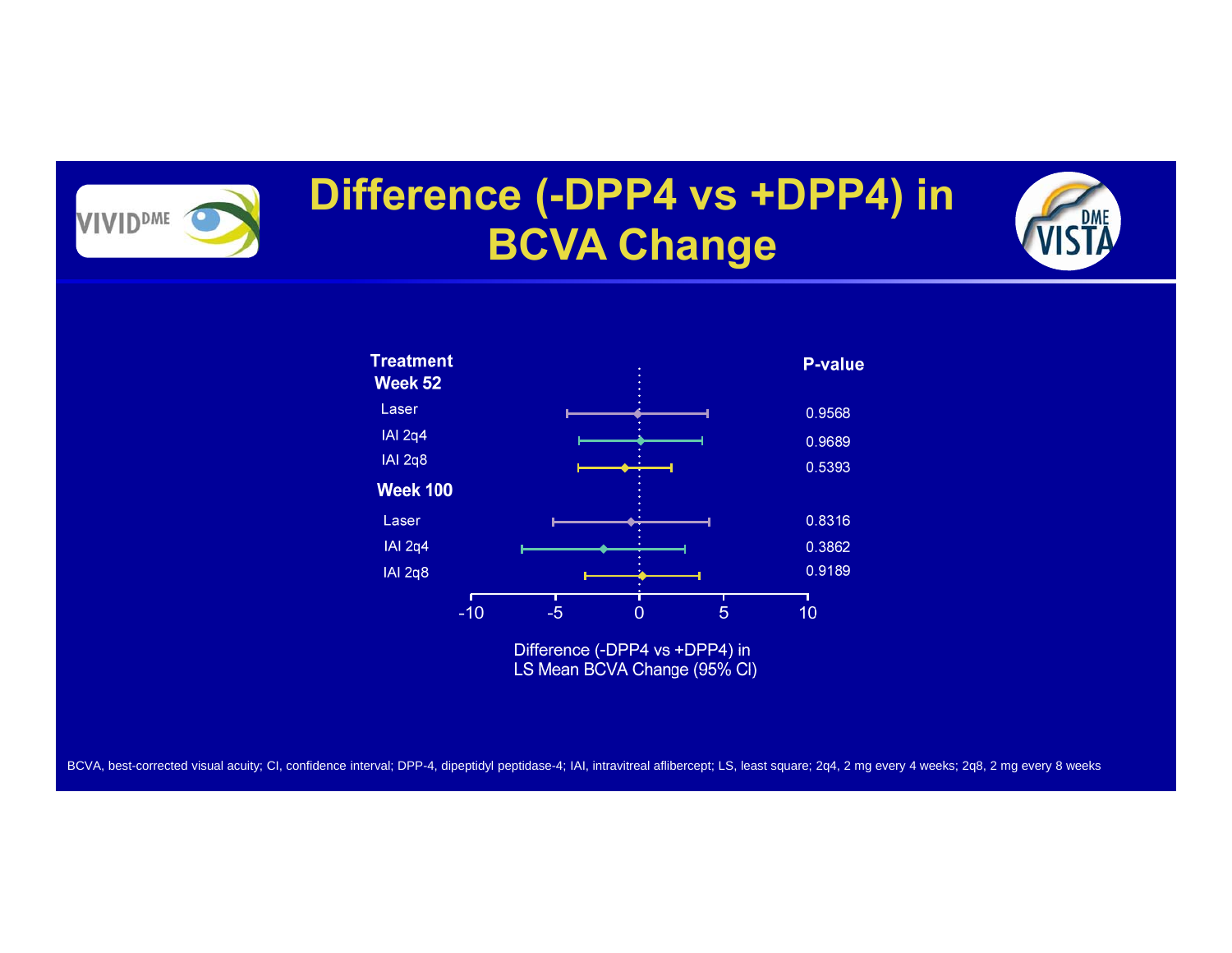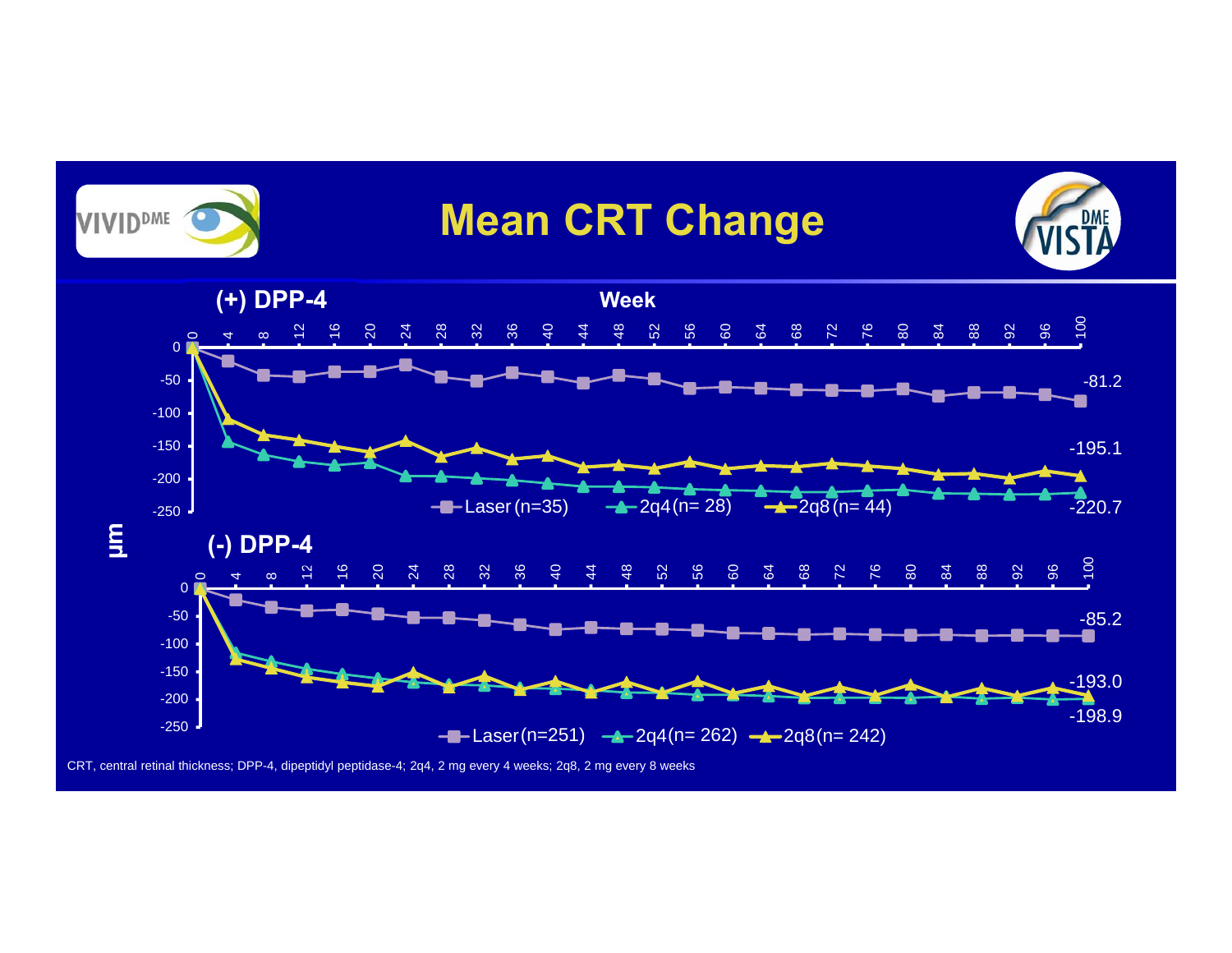## **Difference (-DPP4 vs +DPP4) in CRT Change**

**VIVIDDME** 



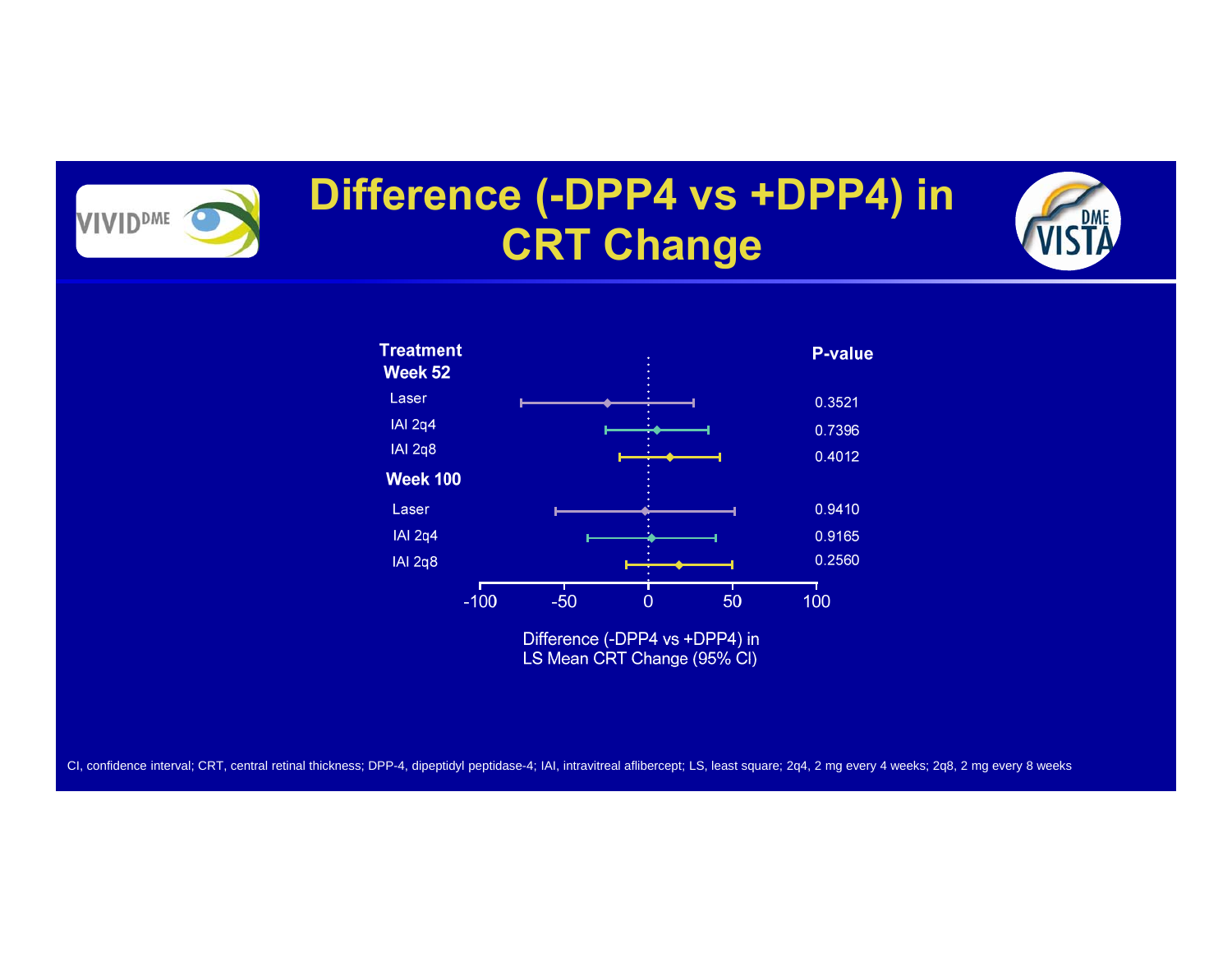

## **≥ 2-Step DRSS Score Improvement**





DPP-4, dipeptidyl peptidase-4; DRSS, Diabetic Retinopathy Severity Score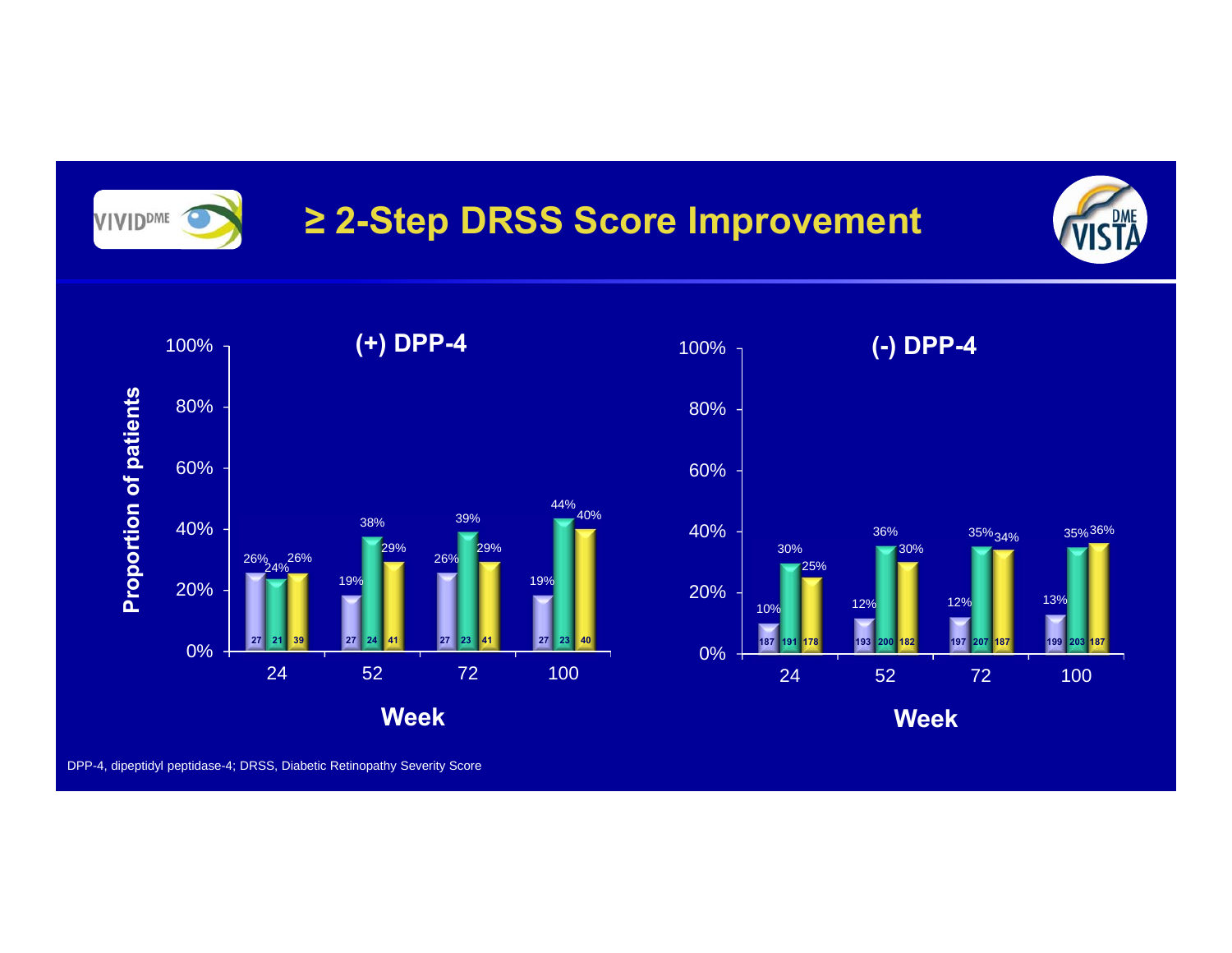

#### **Odds Ratio (-DPP4 vs +DPP4) for ≥ 2-Step DRSS Score Improvement**



CI, confidence interval; DPP-4, dipeptidyl peptidase-4; DRSS, Diabetic Retinopathy Severity Score; IAI, intravitreal aflibercept; 2q4, 2 mg every 4 weeks; 2q8, 2 mg every 8 weeks

14